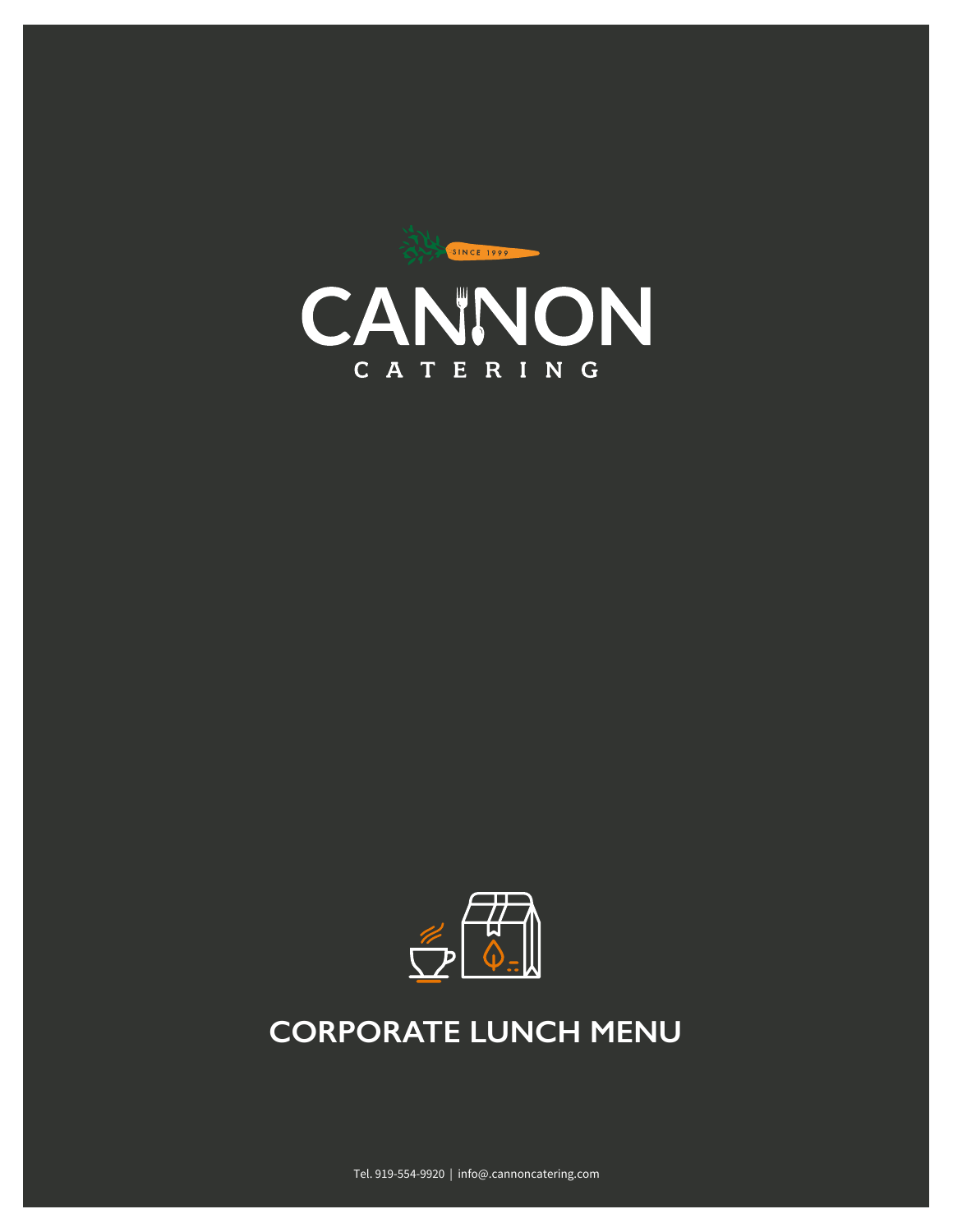

# **CORPORATE LUNCH MENU**

*50 Guest Minimum*

## **CANNON'S CLASSIC BOXED LUNCHES**

### *\$12.50*

#### **Simple 'Wich'**

Choice of Roasted Turkey & Cheddar OR Ham & Swiss on Croissant with Crisp Lettuce

\*\*Condiments on the Side

## **Tender Roast Beef & Provolone**

Ciabatta Bread, Arugula, Creamy Horseradish Spread

## **Gourmet Veggie on Sun-dried Tomato Wrap**

Garden Herb Cream Cheese Spread, with Crisp Lettuce, Colored Peppers, and Crunchy Cucumbers

#### **Taste of Italy 6" Sub**

Italian Meats and Cheeses, Red Onion, Lettuce, Tomato, Sundried Tomato Vinaigrette

#### **Green Goddess Veggie Spinach Wrap**

Mixed Fresh Veggies, Green Goddess-Cream Cheese Spread, Sprouts and Tomato

#### **Southern Classic**

Homemade Chicken Salad and Crisp Lettuce on Croissant

## Lunch options above include:

Choice of Potato Chips, SunChips, or Pretzels Homemade Cookie or Brownie Selection- \$1.00 Bottled Water or Soda \$1.50 Fresh Fruit Salad \$1.50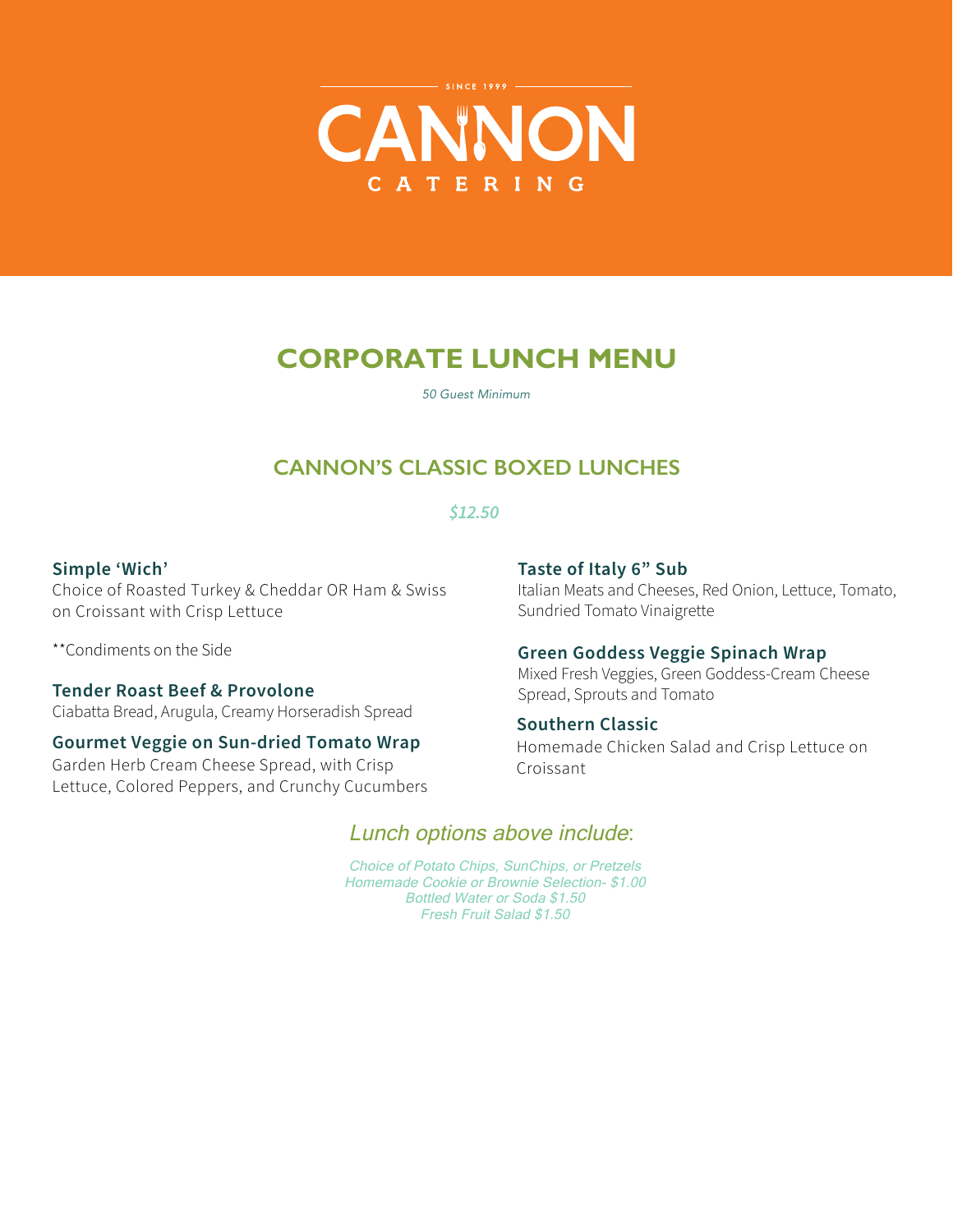## **CANNON'S EXECUTIVE LUNCHES OPTIONS** *\$13.50*

#### **Cali Club**

Sourdough Bread Stacked with Layers of Turkey, Bacon, Lettuce, Tomato, Avocado and a Chipotle Aioli

#### **The Down South Wrap**

Cajun Rubbed Grilled Chicken Breast, Smoked Ham, Pimento Cheese and Zesty Pickles

#### **Cali Clu on Spinach Wrap**

Roasted Turkey, Crisp Bacon, Cheddar Cheese with Homemade Avocado Ranch

#### Taste  $o$ /-tal.,  $+Su^*$ Hard Salami, Pepperoni, and Ham with

Provolone Cheese, Crisp Lettuce & Tomato

\*Oil & Vinegar on the Side

#### **Asian Crunch Salad**

Romaine Lettuce, Julienne Veggie Slaw, Teriyaki Marinated Grilled Chicken, Topped with Chow Mein Noodles and served with Ginger-Peanut Dressing

#### **BLT Salad**

Romaine, Tomatoes, Shredded Cheddar, Croutons and a Hearty Handful of Chopped Bacon. Served with Smoky Ranch

#### **Pulled Chicken Salad Croissant**

 Cranberries, Celery, Green Onions and Almonds, with Classic Chunky Chicken Salad Garnished with Dried Fresh Lettuce